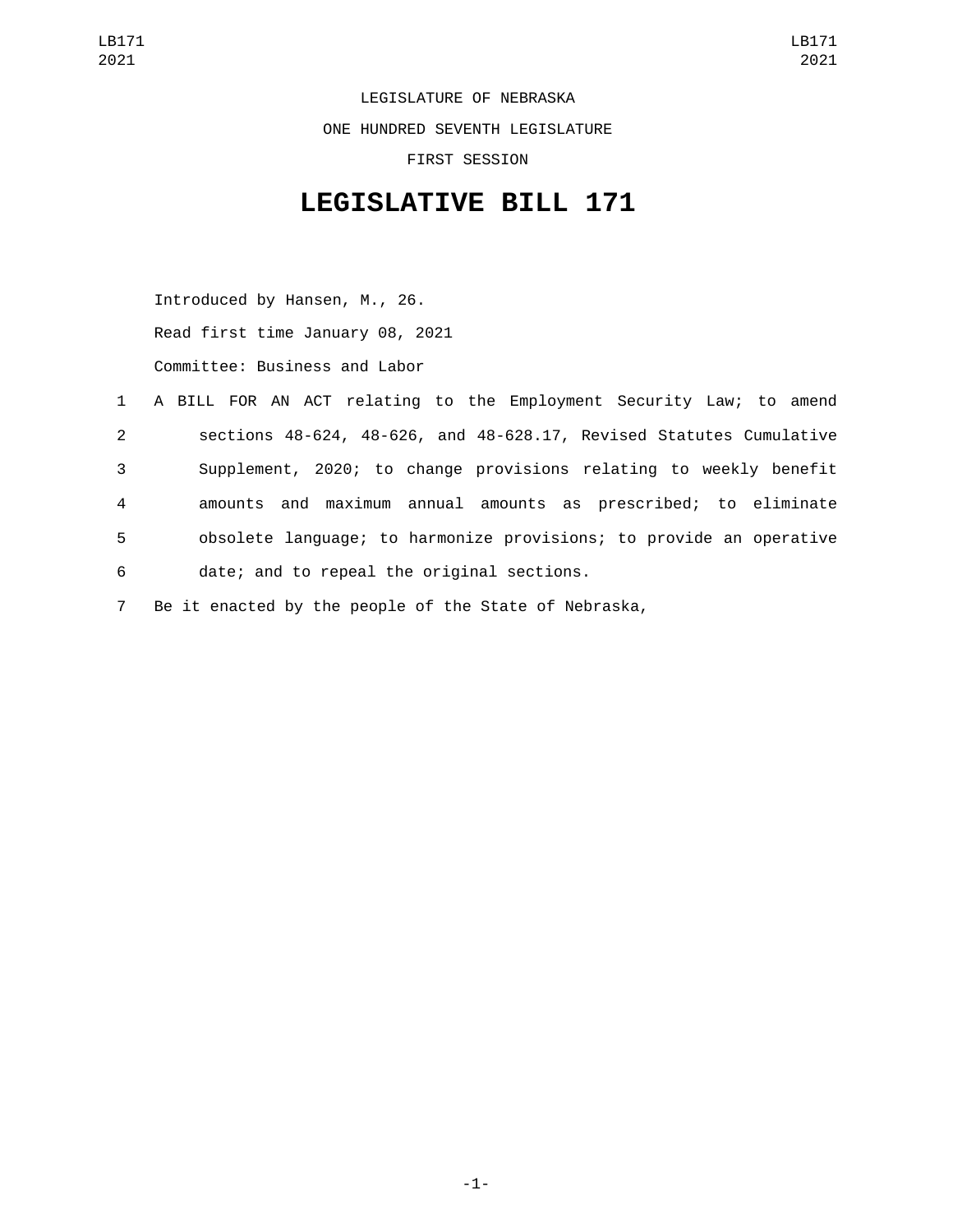Section 1. Section 48-624, Revised Statutes Cumulative Supplement, 2 2020, is amended to read:

 48-624 For any benefit year beginning on or after January 1, 2018: (1) Subject to subsection (2) of this section, an An individual's weekly benefit amount shall be one-half of his or her average weekly wage rounded down to the nearest even whole dollar amount, but shall not exceed one-half of the state average weekly wage as annually determined 8 under section  $48-121.02. \div$ 

 (2) An individual's weekly benefit amount determined under subsection (1) of this section shall be increased by five percent for each dependent of the individual up to a maximum increase of fifteen percent. For purposes of this subsection, dependent means (a) a child under the age of nineteen years, (b) a child who is a full-time student under the age of twenty-six years and who is financially dependent upon the individual, or (c) a child of any age who is medically certified as 16 disabled and dependent upon the individual.

17 (3)  $(2)$  For purposes of this section, an individual's average weekly wage shall equal the wages paid for insured work in the highest quarter 19 of the base period divided by thirteen.  $\frac{1}{2}$  and

 $(4)$   $(3)$  Any change in the weekly benefit amounts prescribed in this section or in the maximum annual benefit amount prescribed in section 48-626 shall be applicable for the calendar year following the annual 23 determination made pursuant to section 48-121.02.

 Sec. 2. Section 48-626, Revised Statutes Cumulative Supplement,  $2020$ , is amended to read:

 48-626 (1) For any benefit year beginning before October 1, 2018, any otherwise eligible individual shall be entitled during any benefit year to a total amount of benefits equal to whichever is the lesser of (a) twenty-six times his or her benefit amount or (b) one-third of his or her wages in the employment of each employer per calendar quarter of his or her base period; except that when any individual has been separated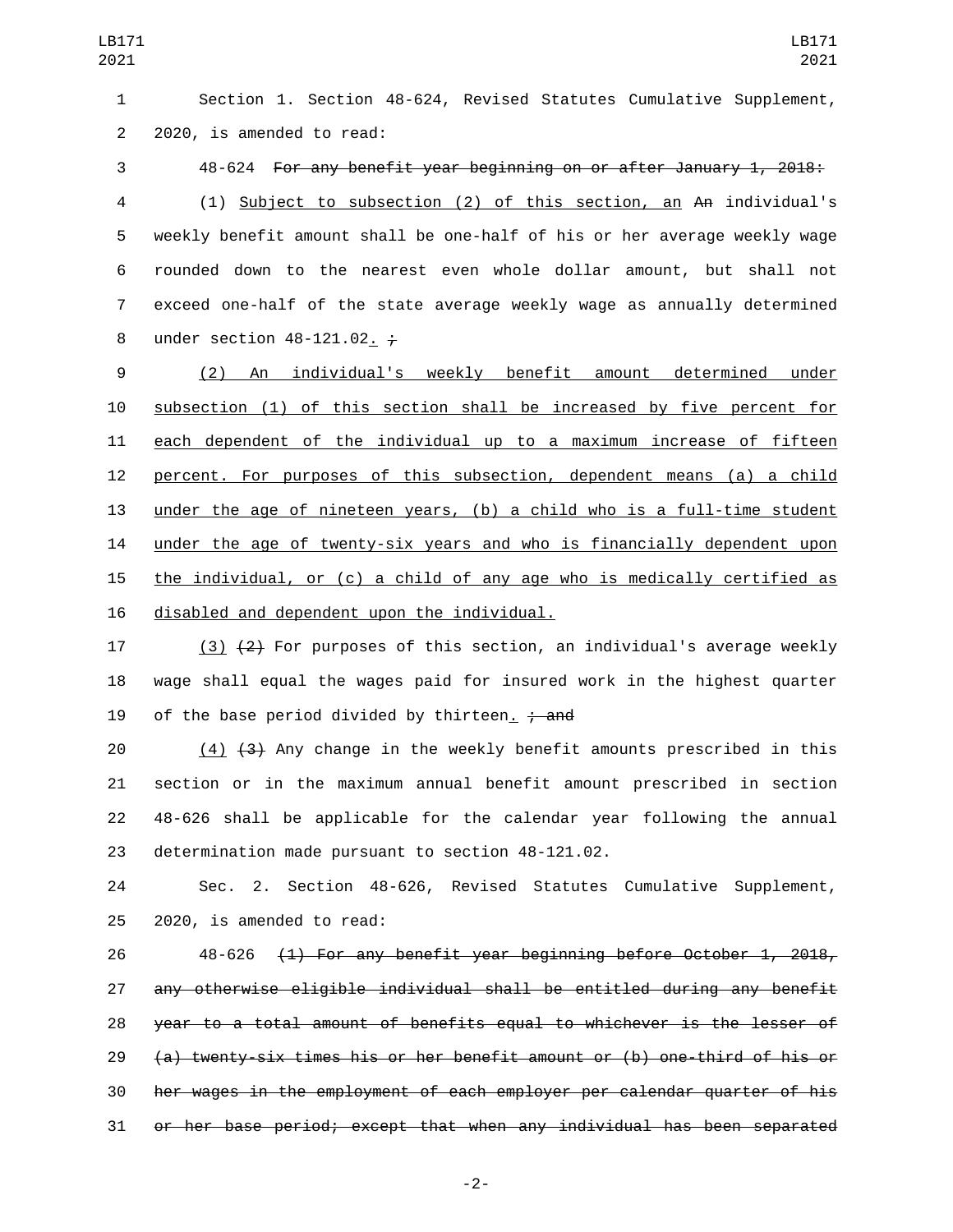from his or her employment with a base period employer under the circumstances under which he or she was or could have been determined disqualified under section 48-628.10 or 48-628.12, the total benefit amount based on the employment from which he or she was so separated shall be reduced by an amount equal to the number of weeks for which he or she is or would have been disqualified had he or she filed a claim immediately after the separation, multiplied by his or her weekly benefit amount, but not more than one reduction may be made for each separation. In no event shall the benefit amount based on employment for any employer be reduced to less than one benefit week when the individual was or could have been determined disqualified under section 48-628.12.

 (1) Any (2) For any benefit year beginning on or after October 1, 2018, any otherwise eligible individual shall be entitled during any benefit year to a total amount of benefits equal to whichever is the 15 lesser of (a) twenty-six times his or her weekly benefit amount as determined under section 48-624, excluding the increase allowed in subsection (2) of section 48-624, or (b) one-third of his or her wages in the employment of each employer per calendar quarter of his or her base period; except that when any individual has been separated from his or her employment with a base period employer under circumstances under which he or she was or could have been determined disqualified under section 48-628.10 or 48-628.12, the total benefit amount based on the employment from which he or she was so separated shall be reduced by an 24 amount determined pursuant to subsection  $(2)$   $(3)$  of this section, but not more than one reduction may be made for each separation. In no event shall the benefit amount based on employment for any employer be reduced to less than one benefit week when the individual was or could have been 28 determined disqualified under section 48-628.12.

29  $(2)$   $(3)$  For purposes of determining the reduction of benefits 30 described in subsection  $(1)$   $(2)$  of this section:

(a) If the claimant has been separated from his or her employment

-3-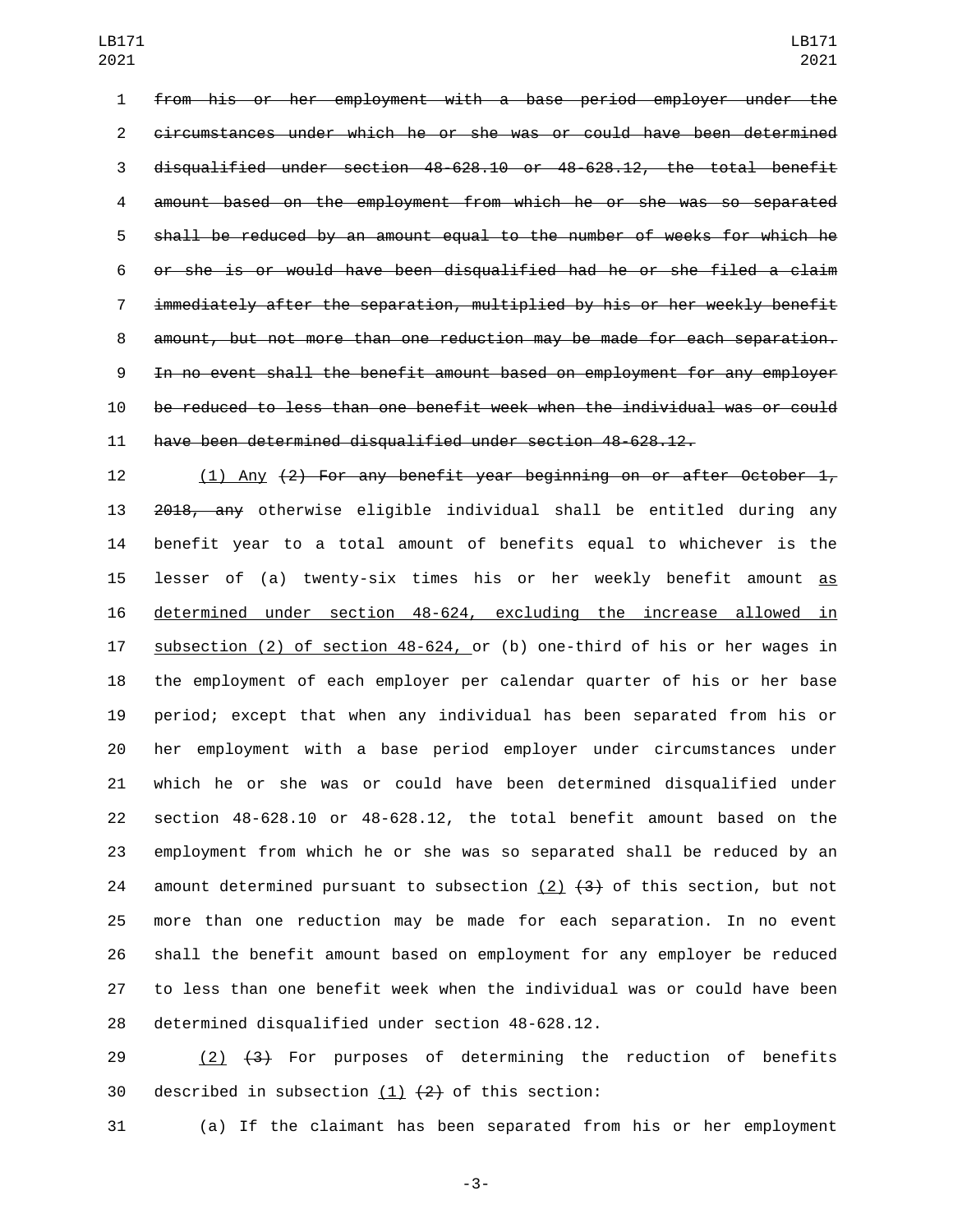under circumstances under which he or she was or could have been determined disqualified under section 48-628.12, his or her total benefit 3 amount shall be reduced by:

 (i) Two times his or her weekly benefit amount if he or she left work voluntarily for the sole purpose of accepting previously secured, permanent, full-time, insured work, which he or she does accept, which offers a reasonable expectation of betterment of wages or working conditions, or both, and for which he or she earns wages payable to him 9 or her; or

 (ii) Thirteen times his or her weekly benefit amount if he or she left work voluntarily without good cause for any reason other than that 12 described in subdivision  $(2)(a)(i)$   $(3)(a)(i)$  of this section; and

 (b) If the claimant has been separated from his or her employment under circumstances under which he or she was or could have been determined disqualified under section 48-628.10, his or her total benefit amount shall be reduced by fourteen times his or her weekly benefit 17 amount.

 (3) (4) For purposes of sections 48-623 to 48-626, wages shall be counted as wages for insured work for benefit purposes with respect to any benefit year only if such benefit year begins subsequent to the date on which the employer by whom such wages were paid has satisfied the conditions of section 48-603 or subsection (3) of section 48-661 with 23 respect to becoming an employer.

 $(4)$   $(5)$  In order to determine the benefits due under this section and sections 48-624 and 48-625, each employer shall make reports, in conformity with reasonable rules and regulations adopted and promulgated by the commissioner, of the wages of any claimant. If any employer fails to make such a report within the time prescribed, the commissioner may accept the statement of such claimant as to his or her wages, and any benefit payments based on such statement of earnings, in the absence of fraud or collusion, shall be final as to the amount.

-4-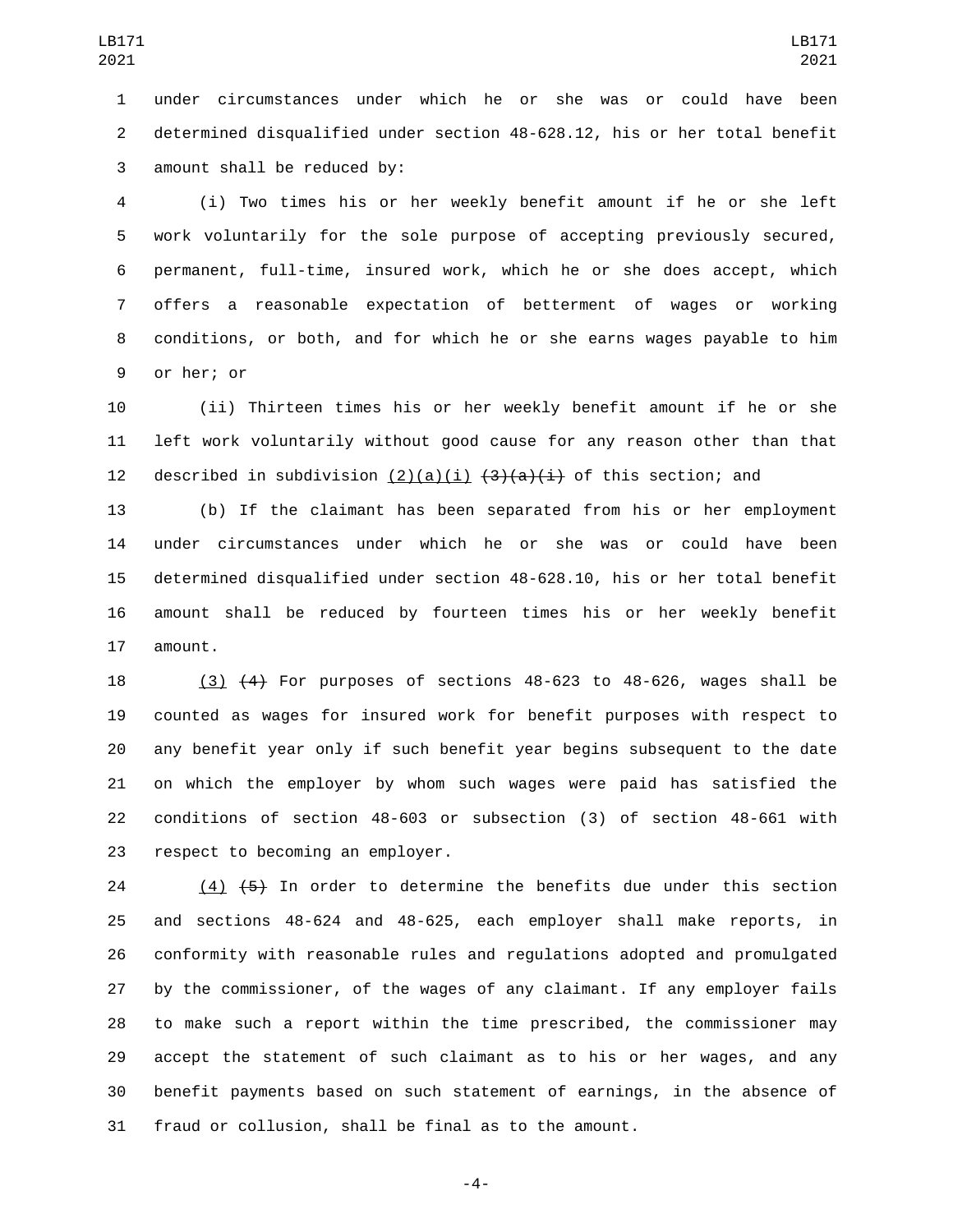Sec. 3. Section 48-628.17, Revised Statutes Cumulative Supplement, 2 2020, is amended to read:

 48-628.17 (1) In addition to any other unemployment benefits to which an individual is entitled under the Employment Security Law, an individual who has exhausted all regular unemployment benefits for which he or she has been determined eligible shall continue to be eligible for up to twenty-six additional weeks of unemployment benefits if such 8 individual:

 (a)(i) Was involuntarily separated from employment as a result of a permanent reduction of operations at the individual's place of employment or (ii) is unemployed as the result of a separation from a declining 12 occupation;

 (b) Is enrolled and making satisfactory progress in a (i) training program approved for him or her by the commissioner or (ii) job training program authorized under the federal Workforce Innovation and Opportunity 16 Act, as amended;

 (c) Is receiving training which is preparing the individual for 18 entry into a high-demand occupation;

 (d) Is enrolled in training no later than the end of the benefit year established with respect to the separation that makes the individual eligible for the training benefit. Individuals shall be notified of the enrollment requirement at the time of their initial determination of 23 eligibility for regular benefits; and

 (e) Is not receiving similar stipends or other training allowances for nontraining costs. Similar stipend means an amount provided under a program with similar aims, such as providing training to increase employability, and in approximately the same amounts.

 (2) The amount of unemployment benefits payable to an individual for a week of unemployment under this section shall be equal to the amount of unemployment benefits which he or she has been determined eligible for under section 48-624 less any deductions or offsets authorized under the

-5-